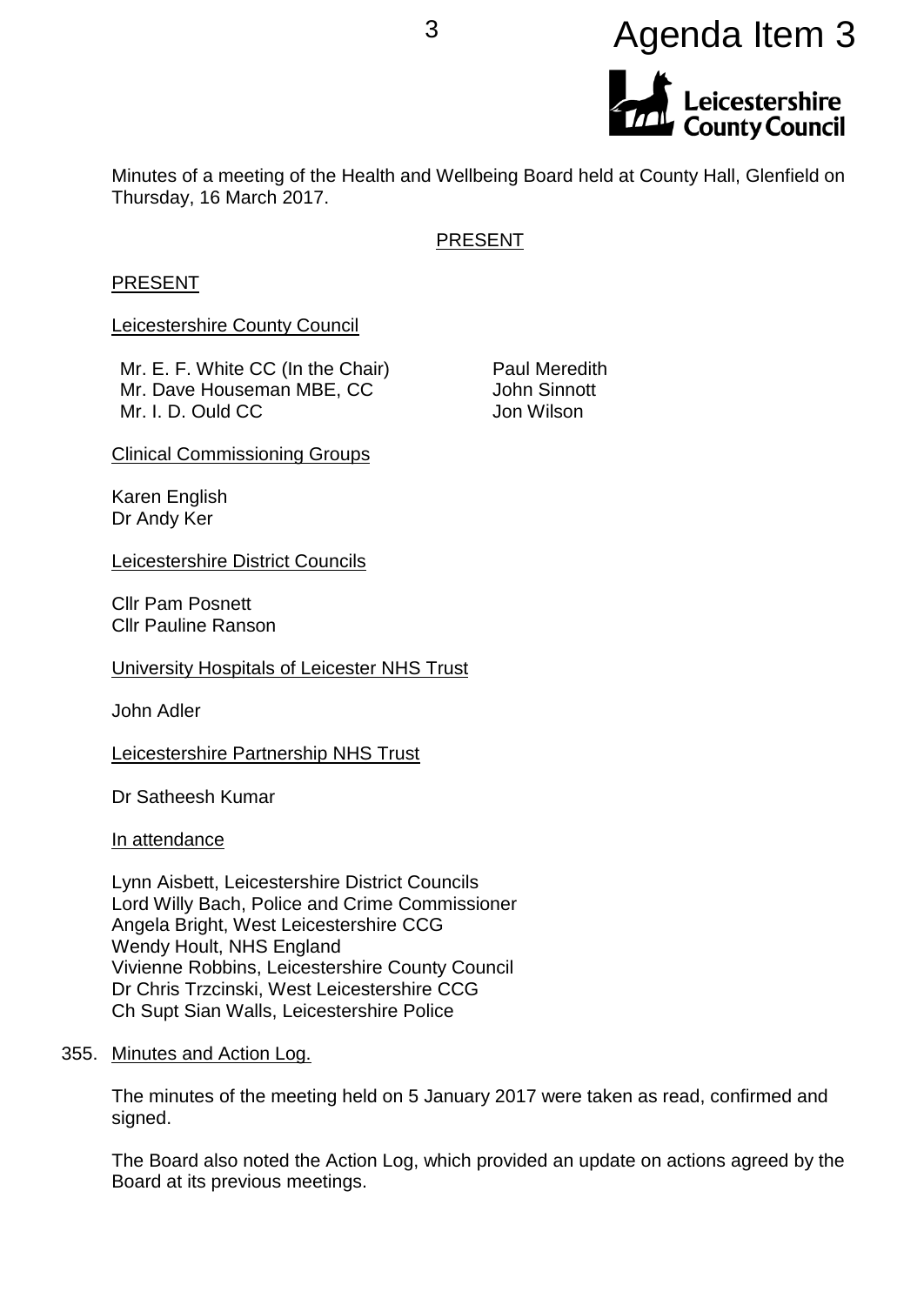#### 356. Urgent Items.

There were no urgent items for consideration.

#### 357. Declarations of interest.

The Chairman invited members who wished to do so to declare any interest in respect of items on the agenda for the meeting.

No declarations were made.

## 358. Position Statement from the Chairman.

The Chairman presented a position statement on the following matters:-

- Focus on improving end of life care across Leicester, Leicestershire and Rutland;
- A selection of national publications.

The difficulties in meeting patients' wishes for end of life care were recognised. A discussion had taken place at a meeting of the System Leadership Team earlier that day regarding proposals for a more integrated approach in this area, building on good work which had already taken place.

A copy of the position statement is filed with these minutes.

## 359. Change to the Order of Business.

The Chairman sought and obtained the consent of the Board to vary the order of business from that set out on the agenda.

## 360. Better Care Fund Plan 2017/18 - 2018/19.

The Board considered a report of the Director of Health and Care Integration which provided an overview of the progress to refresh and submit the Leicestershire Better Care Fund (BCF) Plan, including an update on the refreshed spending plan and outcome metrics for 2017/18 and 2018/19 as at 7 March 2017. A copy of the report marked 'Agenda Item 7' is filed with these mintues.

The target for permanent admissions of older people to residential and nursing care homes had been set on the basis that the Help to Live at Home procurement was not yet completed and there were other developments linked to the Home First workstream of the Sustainability and Transformation Plan (STP) that would be implemented over the next 12 months and support improvements later in the year. It would not be appropriate to have a more challenging target in this area until stability had been achieved and the emerging improvements to be led by the Home First workstream were scoped and delivered.

It was clarified that the Home First workstream was intended to provide services for people in crisis who needed additional support to prevent them from going into hospital or to support discharge (e.g. step up services, as well as step down services on hospital discharge). This workstream would not address general capacity issues within the social care workforce. However, a workforce strategy would be implemented during the next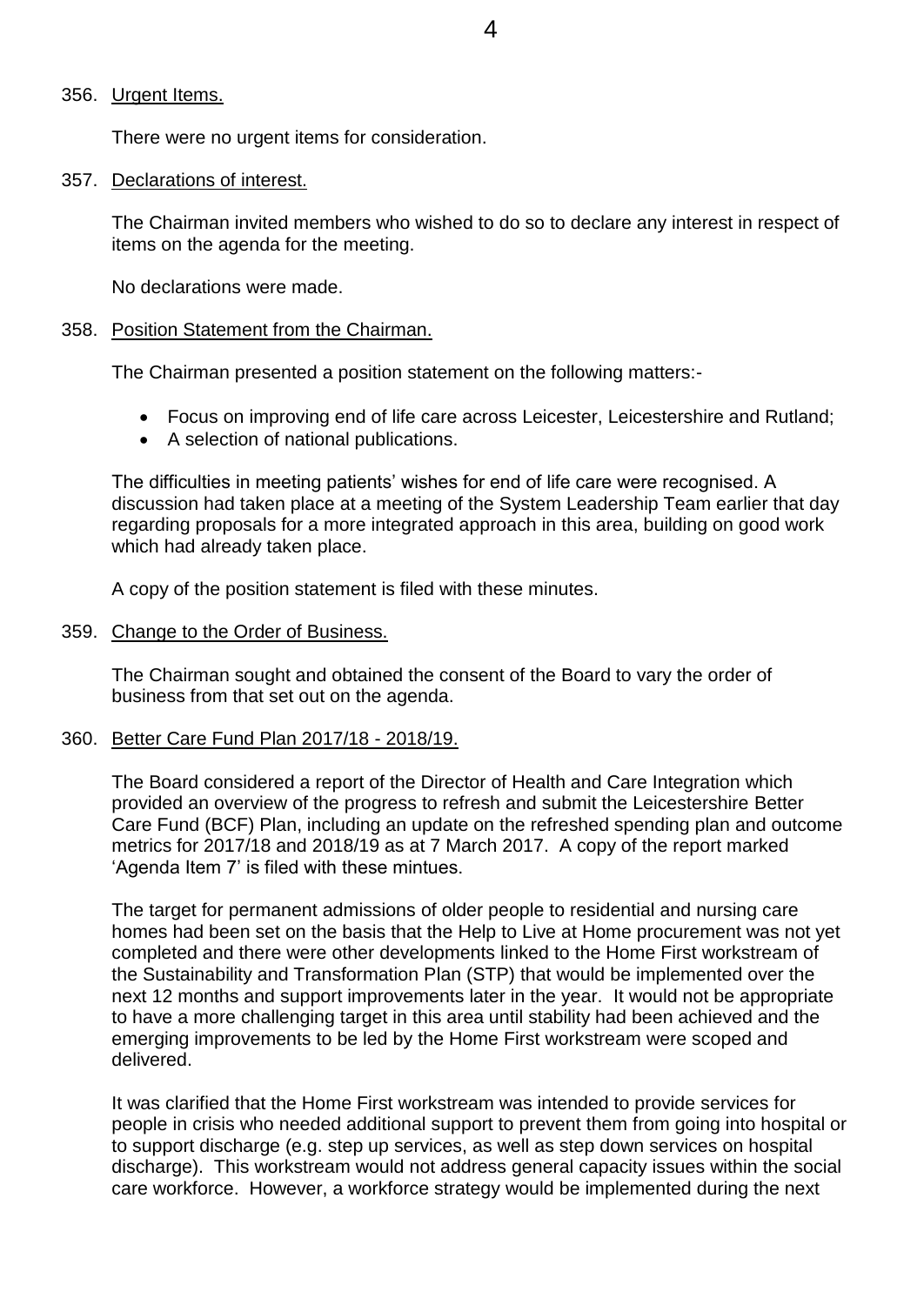financial year to support social care providers to develop capacity. It was intended that this would be funded through the additional adult social care grant allocation.

# RESOLVED:

- (a) That the Better Care Fund Plan for 2017/18 2018/19 be approved for submission to NHS England in line with the national timetable, and subject to the publication of the national BCF guidance and any further amendments required;
- (b) That the Chief Executive of Leicestershire County Council, following consultation with the Chairman of the Health and Wellbeing Board be authorised to make any amendments to the Better Care Fund Plan 2017/18 – 2019/20 in the light of the national guidance, prior to its submission to NHS England;
- (c) That the final Better Care Fund Plan for 2017/18 2019/20 be submitted to the next meeting of the Health and Wellbeing Board for assurance, along with a progress update on the process and timescale for national assurance via NHS England.

## 361. Sustainability and Transformation Plan Update.

The Board considered a report of Better Care Together which provided an update on the progress of the Leicester, Leicestershire and Rutland Sustainability and Transformation Plan (STP). A copy of the report marked 'Agenda Item 5' is filed with these minutes.

It was noted that the national decision regarding the capital funding required to deliver the STP had been deferred until the Autumn Statement. In the meantime, it would be important to continue work which did not require capital funding, such as Home First and the Integrated Locality Teams. This would ensure that sustainable community services were in place.

## RESOLVED:

That the update on the progress of the Leicester, Leicestershire and Rutland Sustainability and Transformation Plan be noted.

## 362. Safeguarding Boards Business Plans 2017/18.

The Board considered a report from the Independent Chair of the Safeguarding Boards which set out the draft proposed Business Plan priorities for the Leicestershire and Rutland Local Safeguarding Children Board and the Leicestershire and Rutland Safeguarding Adults Board for 2017/18. A copy of the report marked 'Agenda Item 12' is filed with these minutes.

# RESOLVED:

- (a) That the Business Plan priorities 2017/18 for the Leicestershire and Rutland Safeguarding Children Board and Safeguarding Adults Board be noted;
- (b) That the Board thank Paul Burnett for his work as Chairman of the Safeguarding Board and wish him well in his retirement.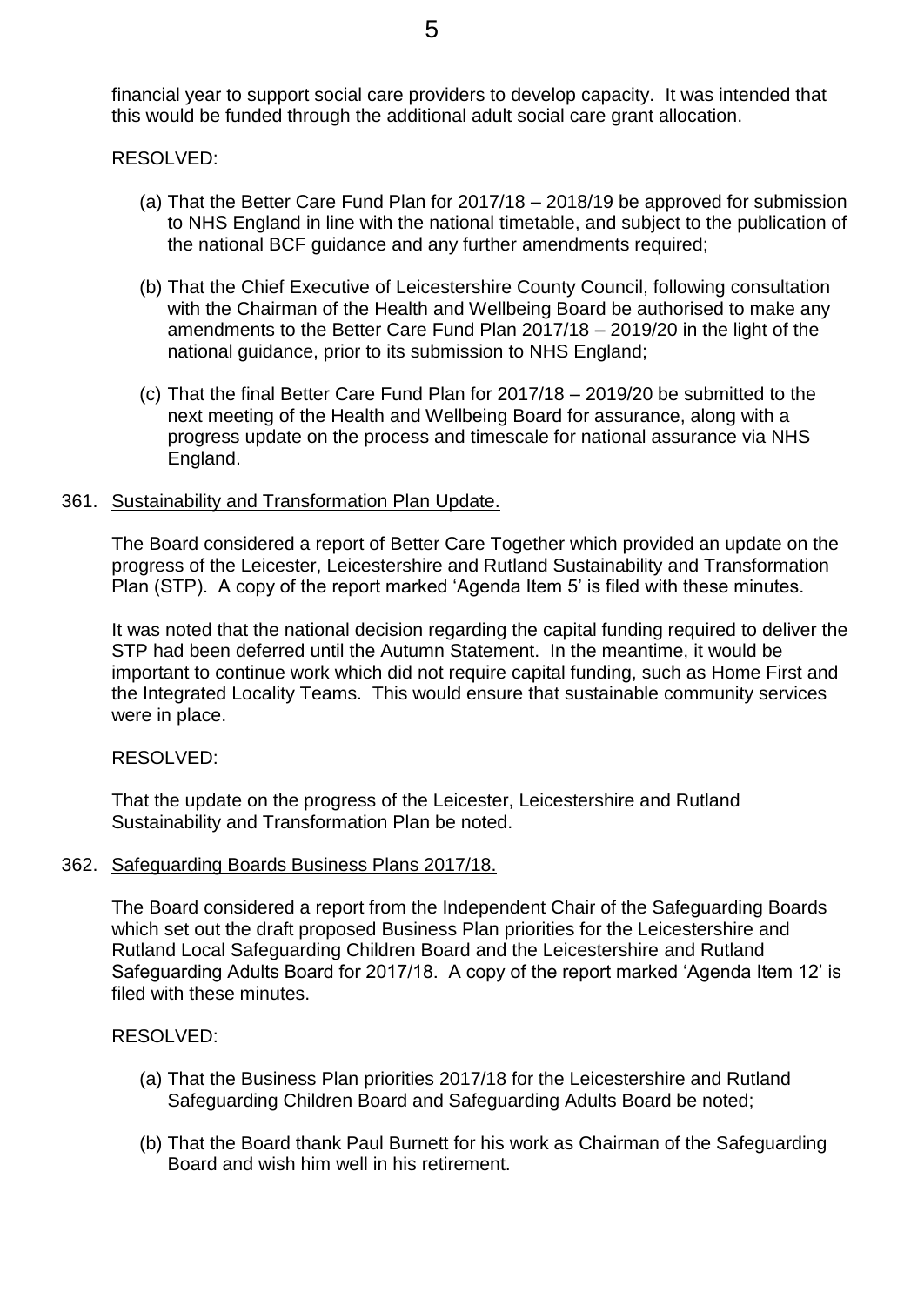## 363. Ofsted Inspection of Services for Children in Need of Help and Protection, Children Looked After and Care Leavers.

The Board considered a report of the Director of Children and Family Services which advised of the outcome of the recent Ofsted inspection of children's social care services in Leicestershire and presented the Action Plan which had been developed to address the recommendations in the Ofsted Report and to set out the way forward for the development of the Council's Children and Families Service. A copy of the report marked 'Agenda Item 13' is filed with these minutes.

It was noted that the inspection findings were in line with the Council's own selfassessment and that work had therefore already started on a number of the development areas identified by Ofsted.

Partnership engagement had been identified as a strength although areas such as access to the Child and Adolescent Mental Health Service (CAMHS) and services for children with disabilities required improvement.

# RESOLVED:

- (a) That the content, grades and recommendations of the Ofsted inspection report on children's social care services in Leicestershire be noted;
- (b) That the Children and Family Services Improvement Plan which was developed in preparation for the inspection and charts progress made be noted;
- (c) That the Action Plan which has been prepared in response to the recommendations in the Ofsted Report and includes proposals for the future development and improvement of services to children and families be noted.

## 364. Blueprint for General Practice: Delivering the General Practice Five Year Forward View.

The Board considered a report from Better Care Together which set out how the development and resilience of general practice would be ensured and would assist in bringing about the system-wide transformation required to focus on prevention and the moderation of demand growth. A copy of the report marked 'Agenda Item 6' is filed with these minutes.

GPs were facing an increase in workloads due to both rising demand and a requirement for surgeries to be open for longer hours. The GP Five Year Forward View could not require GPs to change how they worked but it was intended to support GPs and to find ways of working with them to deliver sustainable change.

The workforce evidence highlighted risks for Leicester, Leicestershire and Rutland (LLR), such as the fact that 60 percent of nurses were aged over 50 and recruitment and retention issues across primary care. It was intended that the GP Five Year Forward View would help to make Leicestershire an attractive place to work and would offer GPs new ways of working such as portfolio careers.

Work already undertaken in LLR provided a good foundation for the GP Five Year Forward View. The STP model was developing place based services around localities, for example through Integrated Locality Teams. GPs were at the centre of this model. A preventative approach was also being developed through the STP to promote self-care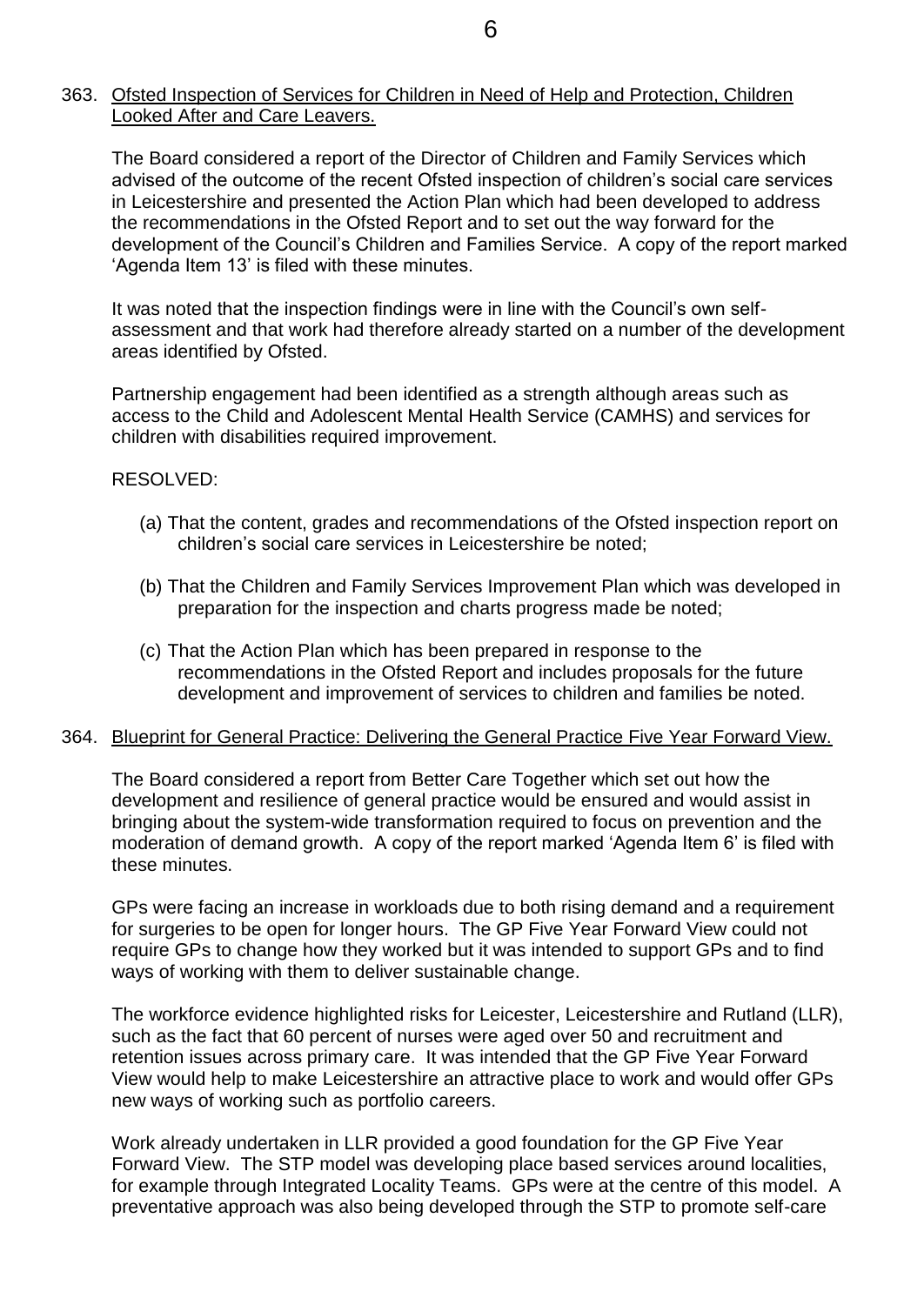7

and self-referral into services such as the Stop Smoking Service. It was hope that this would reduce the number of GP appointments needed in the future.

RESOLVED:

That the Blueprint for General Practice: Delivering the General Practice Five Year Forward View, be noted.

365. Proposal for Joint Commissioning of a Dementia Community and Hospital In-Reach Service for Leicester and Leicestershire.

The Board considered a report of the Director of Adults and Communities which provided information on the proposals for the future joint commissioning of a dementia community and hospital inreach support service and sought agreement for the use of Better Care Fund monies for this purpose. A copy of the report marked 'Agenda Item 8' is filed with these minutes.

RESOLVED:

- (a) That the proposal for joint commissioning of a Dementia Community and Hospital Inreach Service, to support the ambitions of the Leicester, Leicestershire and Rutland Sustainability and Transformation Plan and improve the support pathway for people affected by dementia, be approved;
- (b) That the proposal for a 10% efficiency saving against the current allocation of Better Care Fund resources, resulting in a contribution of £287,000 per annum, be approved.
- 366. Sport England Local Delivery Pilot Bid.

The Board considered a report of the Director of Public Health which outlined the emerging Leicestershire bid to be a Sport England Local Delivery Pilot site and sought the Board's support for the bid. A copy of the report marked 'Agenda Item 9' is filed with these minutes.

Arising from discussion the following points were raised:-

- (i) The bid and its focus on walking were welcomed as walking was an accessible form of physical activity and also had a positive effect on mental health and reducing social isolation. A range of approaches would be used to promote walking programmes, details of which would be confirmed later in the bidding process.
- (ii) It would be important to ensure that motivational techniques were used to encourage inactive people to walk and for people to not use the car for short journeys. Other barriers which prevented people from walking would also need to be addressed. It was hoped that Loughborough University would have insight to support this part of the scheme.

An announcement was expected in May regarding which bids had successfully progressed to the next stage.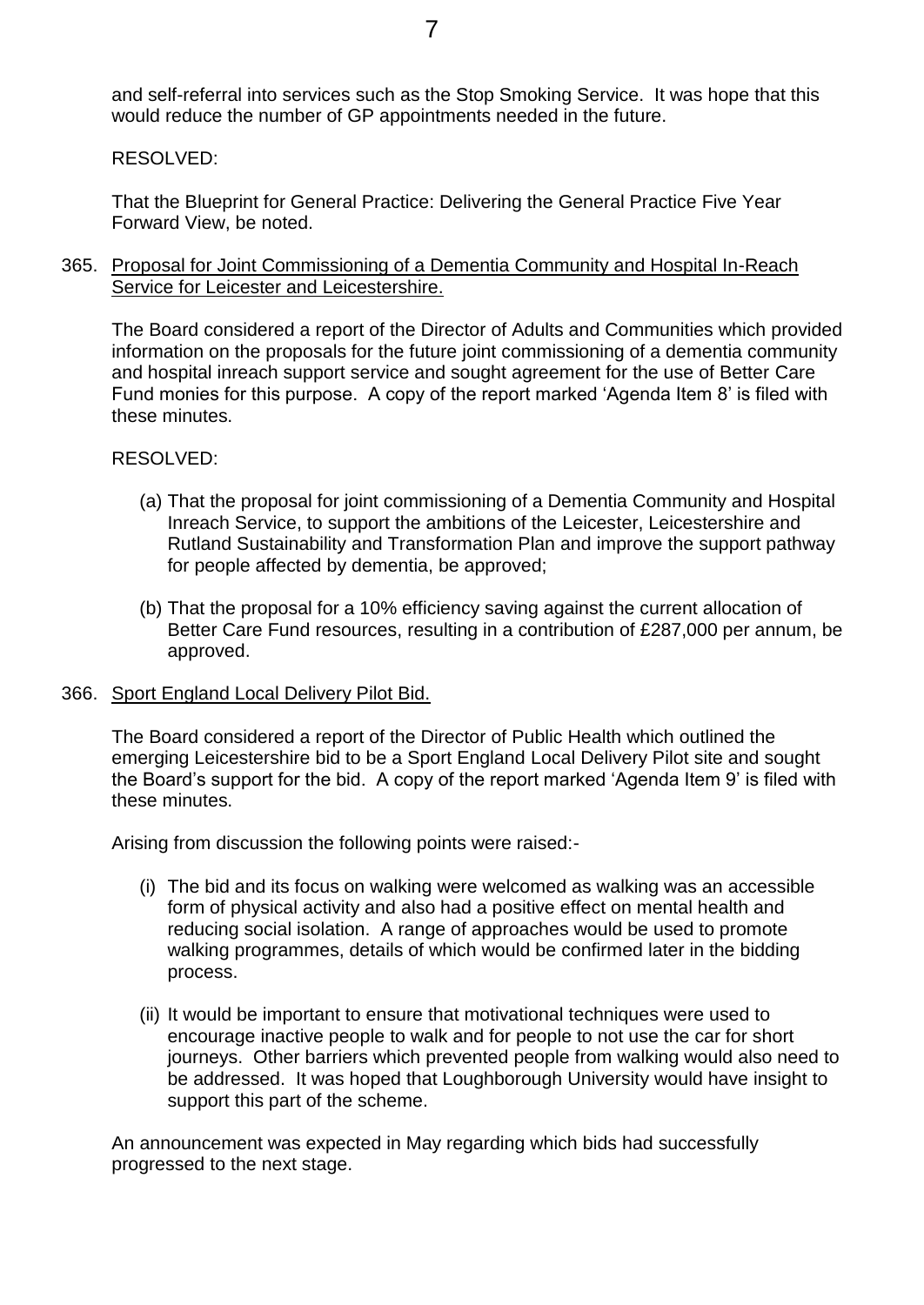# RESOLVED:

That the Local Delivery Pilot Bid to Sport England and initial expression of interest be supported.

367. Leicester, Leicestershire and Rutland Suicide Prevention Strategy and Action Plan 2017 - 2020.

The Board considered a report of the Director of Public Health which provided an update on the work of the Leicester, Leicestershire and Rutland (LLR) Suicide Audit and Prevention Group and sought approval for the LLR Suicide Prevention Strategy and draft action plan for 2017-20. A copy of the report marked 'Agenda Item 10' is filed with these minutes.

Arising from discussion the following points were raised:-

- (i) Concern was expressed that the Strategy did not make an explicit link to schools or children in care. The Board was assured that a lot of work, including antibullying initiatives, was undertaken in schools to support the mental health of children and young people.
- (ii) There were no significant differences between the national picture and local statistics for Leicestershire. Audits were undertaken each year to consider local practice and prevention. It might also be useful to identify local suicide hotspots.
- (iii) It was suggested that the Strategy could be more ambitious and aim for a target of zero suicides. However, it was acknowledged that this would be challenging.
- (iv)Leicestershire Partnership Trust had developed an e-learning package for its staff, based on the experiences of people who had survived a suicide attempt. The Trust was currently considering the procurement of an app called 'Stay Alive' which helped people to form strategies to keep themselves safe.

# RESOLVED:

- (a) That the purpose and work of the Leicester, Leicestershire and Rutland Suicide Audit and Prevention Group be noted;
- (b) That the draft Leicester, Leicestershire and Rutland Suicide Prevention Strategy and Action Plans (2017 – 2020) be approved;
- (c) That the Unified Prevention Board be requested to take forward Leicestershire specific work actions and report back to the Health and Wellbeing Board when appropriate.

# 368. Pharmaceutical Needs Assessment 2018.

The Board considered a report of the Director of Public Health which highlighted its responsibility to publish a Pharmaceutical Needs Assessment (PNA), the timescale to do so and the proposed governance structure to enable the production of the PNA. A copy of the report marked 'Agenda Item 11' is filed with these minutes.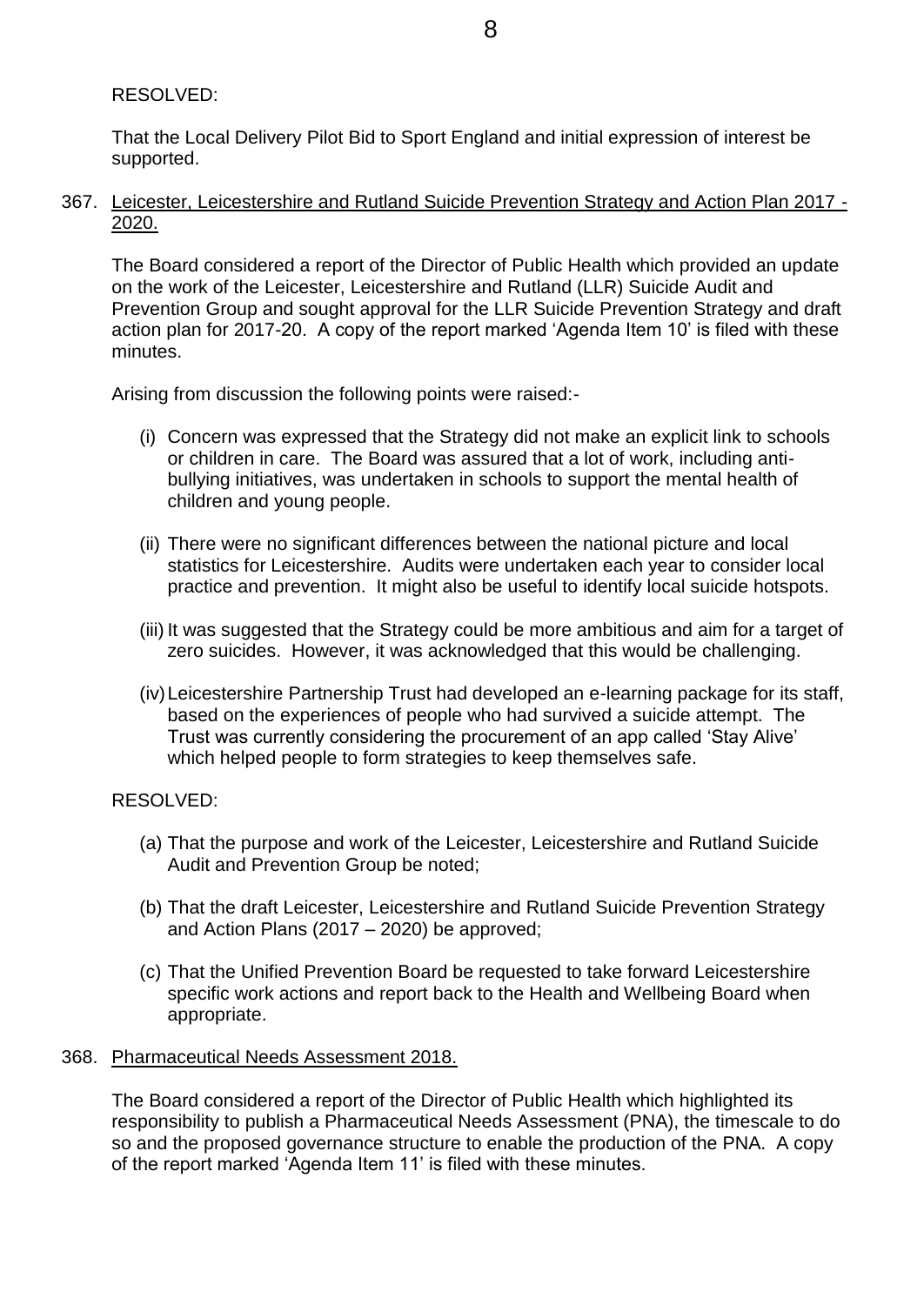RESOLVED:

- (a) That the report be noted;
- (b) That the delegation of the assurance role to the Integration Executive be approved;
- (c) That the proposal to form a project team and an interagency Leicester, Leicestershire and Rutland wide reference group and the draft terms of reference for the project team be approved;
- (d) That further reports on progress be submitted to the Health and Wellbeing Board and that the final Pharmaceutical Needs Assessment be submitted to the Board for approval in March 2018.

## 369. Transformation Plan for Mental Health and Wellbeing for Children and Young People - Refresh 2016/17.

The Board considered a report from Leicester City CCG which presented the refresh of the Mental Health and Wellbeing Transformational Plan delivered through the Future in Mind – Children and Young People's Mental Health and Wellbeing Transformation Programme. A copy of the report marked 'Agenda Item 14' is filed with these minutes.

Arising from discussion the following points were raised:-

- (i) Members of the Board welcomed the progress that had been made in this area, in particular with the eating disorder service which was now in place. It was acknowledged that the CAMHS service was still under a lot of pressure as referral rates had increased. More early help services were needed to help address this issue, although difficulties with procurement had led to delay in implementing the early help offer.
- (ii) It was clarified that home visiting referred to the crisis home response service. A phased approach was being taken to the implementation of this service. Phase 1, employing and training staff, had been completed. Phase 2 was expected to be implemented in April or May. This phase would see the service up and running.
- (iii) It would be important to ensure that the performance dashboard did not just rely on process data. It would also need to reflect the impact that the Programme was having on the child's journey and progress being made towards wellbeing.
- (iv)Funding for the programme during 2017/18 was in the CCGs baseline budget. It was earmarked for Future in Mind, although not a ring-fenced grant. It would be spent on the workstreams as planned. The allocation for 2016/17 had been omitted from the report.
- (v) It was requested that more consideration be given to identifying priority areas for development. For example, looked after children were the group with the highest risk of mental health issues and also the group that had the most difficulty accessing services. It might be appropriate to take a more innovative approach in this area, such as through joint commissioning.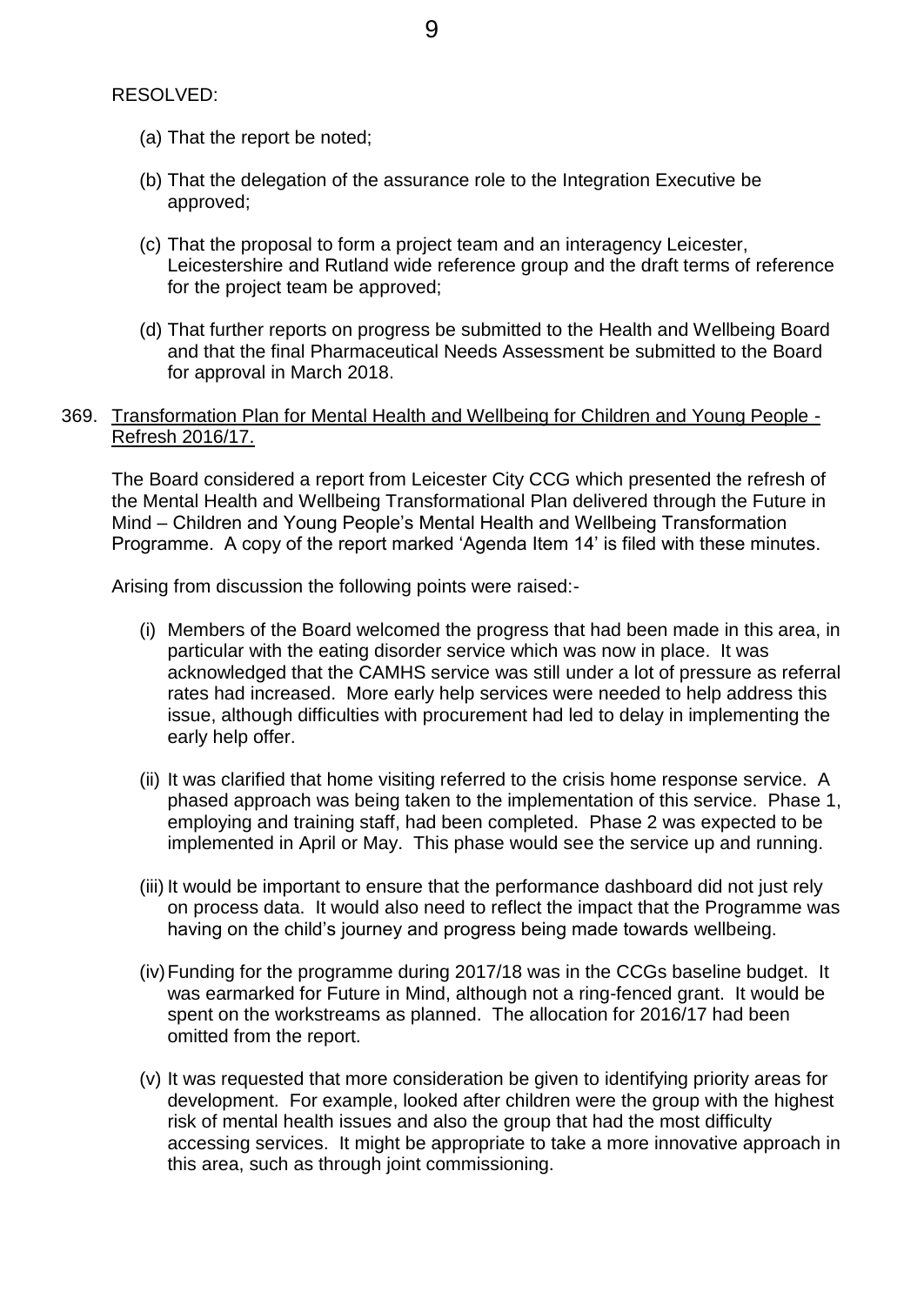# RESOLVED:

That the content of the refreshed transformation plan be noted and that the document be approved prior to publication on the CCG and Local Authority websites.

## 370. Leicester, Leicestershire and Rutland Health Protection Assurance Report.

The Board considered a report of the Director of Public Health which provided details of the role that the LLR Health Protection Board and more recently the LLR Health Protection System Assurance Group was carrying out to provide assurance for whole system health protection across LLR. The report also provided an update on health protection performance, key incidents and risks that had emerged from October 2015 to the end of December 2016. A copy of the report marked 'Agenda Item 15' is filed with these minutes.

There was a growing awareness of air quality and its impact on health. Evidence linked premature mortality to air quality. The Board was assured that Public Health was represented on an LLR-wide air quality group and also developing a health impact assessment for large developments which would address issues including active travel and measures for improving air quality.

## RESOLVED:

- (a) That the Health Protection Board Report October 2015 December 2016 be received;
- (b) That the specific health protection issues that have arisen locally and steps taken to deal with these be noted.

## 371. Health and Wellbeing System Performance Report Quarter 3.

The Board considered a joint report from the County Council Chief Executive and the Arden/GEM Commissioning Support Performance Service which presented an update on overall health and wellbeing system performance issues using a number of locally and nationally agreed metrics and standards. A copy of the report marked 'Agenda Item 16' is filed with these minutes.

It was suggested that consideration be given to how performance data was presented to the Board in future, to ensure that it was meaningful and focused on key issues affecting the local health and care system.

With regard to urgent care performance, it was noted that there had been an improvement in ambulance handover times during February but referral to treatment performance had declined because elective care had been suspended for a short period as a result of the challenging emergency care position. Demand and capacity continued to present a challenge.

## RESOLVED:

That the performance summary, issues identified this quarter and actions planned in response to improve performance be noted.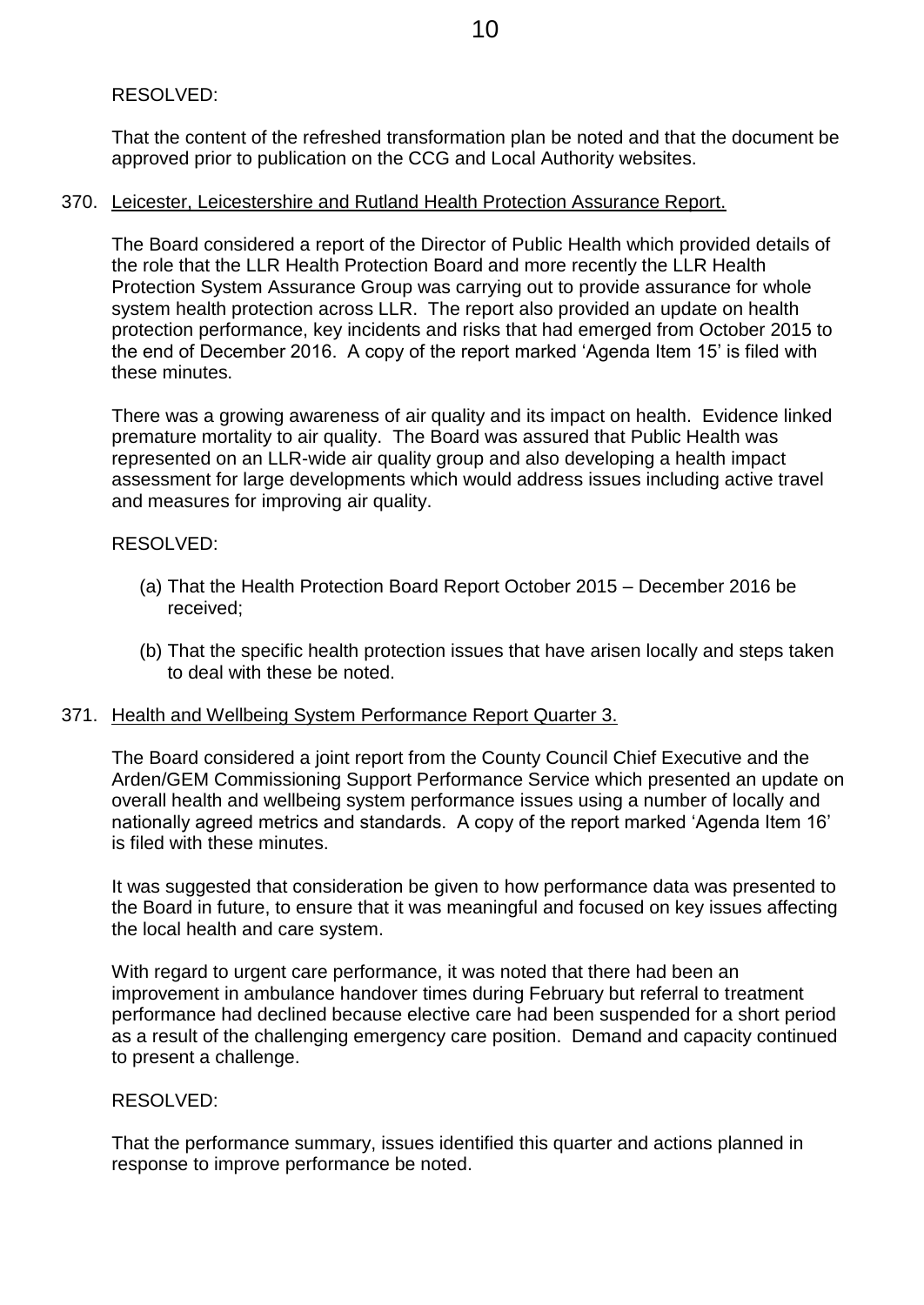# 372. Urgent Care Enter and View Report.

The Board considered a report which presented the findings of Healthwatch Leicestershire's visit to four Urgent Care Centres/Walk-in Centres across Leicestershire. A copy of the report marked 'Agenda Item 17' is filed with these minutes.

It was noted that a more consistent Urgent Care offer across Leicester, Leicestershire and Rutland formed part of the Vanguard Programme and was therefore being overseen by the A&E Delivery Board. It was recognised that there was work to do and a procurement exercise was planned as part of the development of Urgent Care.

# RESOLVED:

- (a) That the findings from the visits be noted;
- (b) That it be noted that there are four separate sets of recommendations from each Urgent Care Centre for commissioners and providers to address.

# 373. The Lived Experiences of Hospital Discharge.

The Board considered a report of Healthwatch Leicestershire which presented the findings of a survey of patients, carers and staff members on the issue of hospital discharge. A copy of the report marked 'Agenda Item 18' is filed with these minutes.

A response to the recommendations set out in the report had been produced by the University Hospitals of Leicester NHS Trust (UHL) and was circulated to members of the Board. A copy of the response is also filed with these minutes.

UHL had found the report helpful and insightful and felt that the recommendations were practical and were being acted upon.

# RESOLVED:

- (a) That the findings be noted and that health and social care partners be urged to consider actions to improve services, systems and processes outlined in the findings report;
- (b) That the response from the University Hospitals of Leicester NHS Trust be welcomed.

# 374. Better Care Fund Quarterly Performance Report.

The Board considered a report of the Director of Health and Care Integration which provided assurance regarding the national quarterly reporting requirements for the Better Care Fund. A copy of the report marked 'Agenda Item 19' is filed with these minutes.

# RESOLVED:

That it be noted that the quarter three 2016/17 BCF return was approved by representatives on the Integration Executive by 2 March and submitted to NHS England on 3 March.